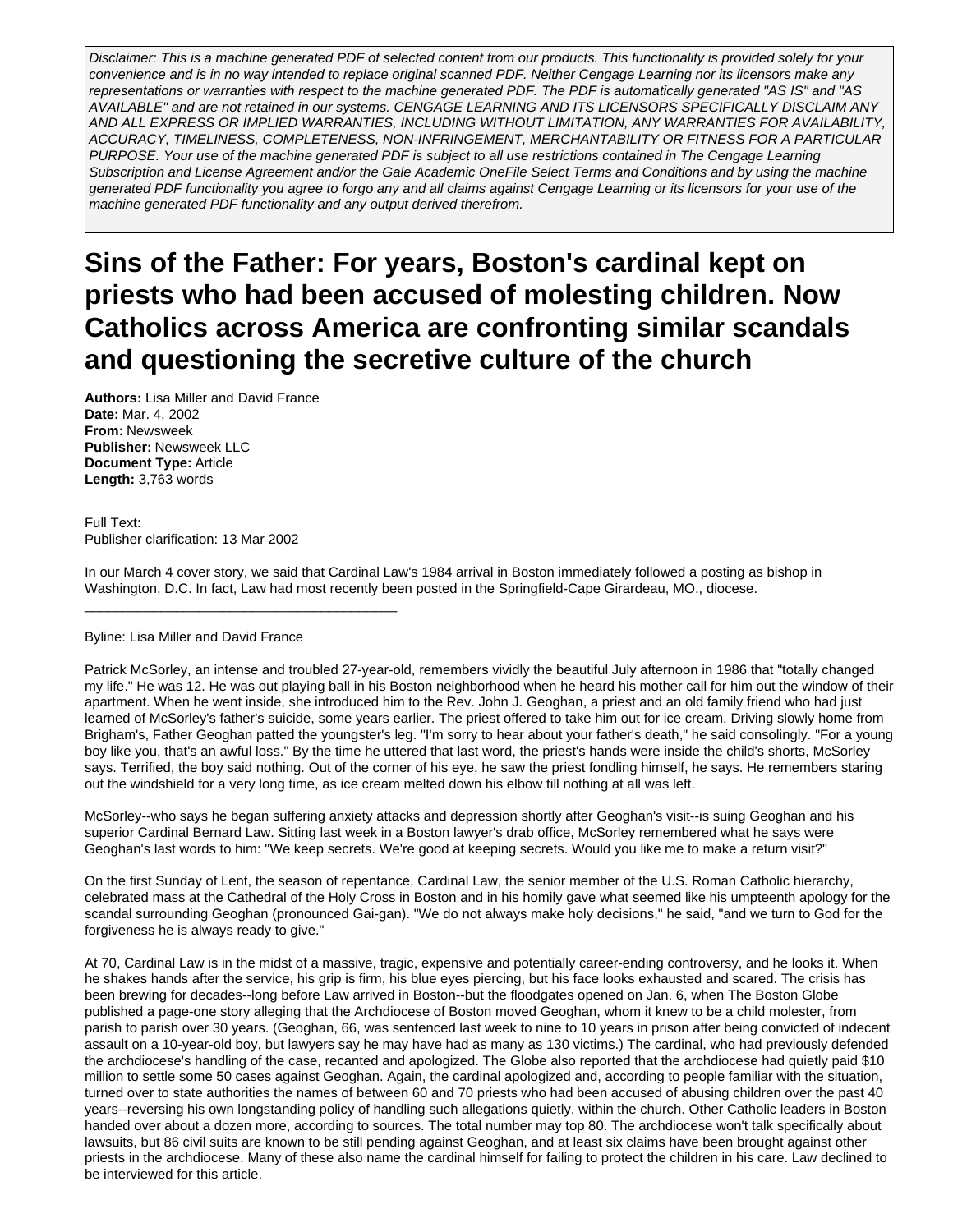Nothing like this has ever happened before in Boston, one of the country's most influential Catholic communities. Many priests are infuriated with Law's handling of the case; a few are said to be so humiliated that they've stopped wearing their collars in public. Half of Boston's Catholics, according to one poll, would like the cardinal to resign--a course that he rejected in a passionate homily at the Boston cathedral recently. "Our faith doesn't rest on the shifting winds of popular opinion," he declared. But the opinion of Rome matters, and Law's fate has almost certainly been the subject of anxious whispers along the marble corridors of the Vatican. Knowledgeable observers think it unlikely that Law, an influential member of the Vatican's Congregation for Bishops, will be forced to resign. But scandals that involve an alleged cover-up have a way of mushrooming out of control, and the Geoghan case is already evoking comparisons not just to Watergate but a more contemporary debacle. "The church reacted as institutions often do--as Enron did--and that is to deny, to delay, to dissemble, to fool themselves into thinking that all was well," says Eugene Kennedy, a former priest and author of "The Unhealed Wound: The Church and Human Sexuality."

The soul-searching goes well beyond Boston, to an American Catholic hierarchy suddenly facing the same kind of recriminations over long-buried episodes of sexual abuse that in recent years have shaken other American institutions--including schools, sports teams, Boy Scouts and, most commonly, families. Following Law's lead, bishops in Manchester, N.H., and Portland, Maine, have agreed to turn over the names of alleged offenders to the authorities. On Friday the Archdiocese of Philadelphia said it had found "credible evidence" that 35 priests sexually abused children over five decades and that it had relieved several of them of their duties. Last week the Arizona Daily Star called for the resignation of Bishop Manuel D. Moreno of Tucson, after the disclosure that church officials had quietly paid millions of dollars in restitution to nine former altar boys. Plaintiffs' attorneys say they're receiving calls daily from victims in Maryland, New York, California, Iowa, Arizona and Illinois. To some civil libertarians, the avalanche of allegations calls to mind the day-care witch hunts of the 1980s. "We're in an atmosphere now where there's a substantial chance of accusations against, even conviction of, an innocent priest," says Harvey Silverglate, a board member of the American Civil Liberties Union of Massachusetts. "The problem with witch hunts is that everybody accused is suddenly found guilty."

How many other Father Geoghans are still serving in parishes, instructing altar boys and making pastoral visits to families? That's a question for which statistics simply don't exist. "We don't really know that much about the sexuality of priests, period," says Dr. John Bradford, head of the Sexual Behaviors Clinic at the Royal Ottawa Hospital. The cases the church is grappling with now involve two phenomena that are psychologically distinct but often are lumped together for legal and moral consideration: pedophilia, defined as intense and recurrent sexual desire for prepubescent children; and sexual advances on sexually mature, but underage, boys and girls. The latter, troubling as it is, is part of the human condition; priests have always been in a struggle to keep their vows. Pedophilia, which researchers admit they know little about, is believed to afflict 5 to 6 percent of all men (and hardly any women). Of these, most never act on these impulses. After a sex scandal in the early 1990s, the Chicago archdiocese opened up records for all 2,252 priests who served there over a period of 40 years. Only one of the priests had allegedly assaulted a preteen. The most common complaints involved boys who were 15 or 16. But some researchers think the priesthood may hold a dangerous attraction for pedophiles--not because of the opportunities it presents to indulge their fantasies, but for the opposite reason, that they hope it can help control them. "A very small percentage of pedophiles may go into the priesthood thinking that celibacy will solve the problem they're dealing with," says Dr. Frederick Berlin, a psychiatrist at Johns Hopkins who deals with sexual disorders.

Kennedy, the former priest, has another theory: the church offers a comforting home to young men who are psychologically and sexually immature. Priests "gravitate toward male children because they're male children themselves," he says. "These men were promoted in the seminary because they were good boys... There was an inevitability for their erotic targets to become children." Geoghan fits that profile exactly. When he was a young seminarian in Boston, the rector wrote that despite a "very fervent spiritual life," the 18-year-old Geoghan had a "very pronounced immaturity."

Of course, priests have no monopoly on child abuse; by coincidence, just a day before Geoghan's sentencing, police in New York arrested the cantor of the country's most prominent Reform synagogue, Temple Emanu-El, charging him with abusing his own 3 year-old nephew. He maintains his innocence. But clergymen have unique access to young people. Anthony Muzzi Jr., a 47-year-old construction worker with a broad South Boston accent, remembers Geoghan as the beloved family priest and a frequent guest for dinner at his home. He was among Geoghan's first victims, beginning in the 1960s, when Muzzi was "13 or 14," he says. "He would make friends like you can't believe. People loved this guy," Muzzi recalls. At night, he says, Geoghan would bless the children in their beds, sometimes whispering strange things as he fondled them. "He made it from me to my brother to my cousin next door to another cousin," Muzzi charges. None of the boys said a word. "Knowing what I know now, you feel embarrassed and stupid," he says. "How did I let this happen? I wouldn't let a bus driver do this to me, so how did I let this priest do it?"

And to be attacked by a priest is a double betrayal; the victims harbor the outrage and shattered innocence of a child abused by a parent. Mark Keane, 32, says he was raped by Geoghan when he was 14 in the changing room of a Boston-area boys-and-girls club. He didn't know the identity of his attacker, who was naked. But several weeks later he saw the man again, this time in priest's robes. That's when he cried. "It really is a rape of your soul," he says. "It is not just physical abuse, it's a betrayal of your faith. It's the most damaging thing imaginable. I can't have faith now, and if I wanted to, I have no place to turn."

The anger among Boston's 2 million Catholics was stoked by the reams of documentation unsealed by the courts--after journalists fought to see it. To a woman who said her nephew was molested by Geoghan, Law wrote in September 1984: "The matter of your concern is being investigated and appropriate pastoral decisions will be made." But to Geoghan, he wrote in 1989: "I am confident that you will again render fine priestly service to the people of God in Saint Julia Parish." To Geoghan again, in 1996, after approving his retirement status: "Yours has been an effective life of ministry, sadly impaired by illness... God bless you, Jack." These polite missives seem to confirm people's worst fears: that the see-no-evil culture of the church is so entrenched, and the unwillingness of some priests to look honestly at themselves and their colleagues is so pervasive, that even the most compassionate people can fail to protect those they've vowed to serve.

Is the failure of the church to confront the problem of sex abuse bred in its bones--an inclination to see neglect or violence as "sin" instead of "crime" and therefore respond with prayer instead of punishment? Perhaps. But secrecy and silence have always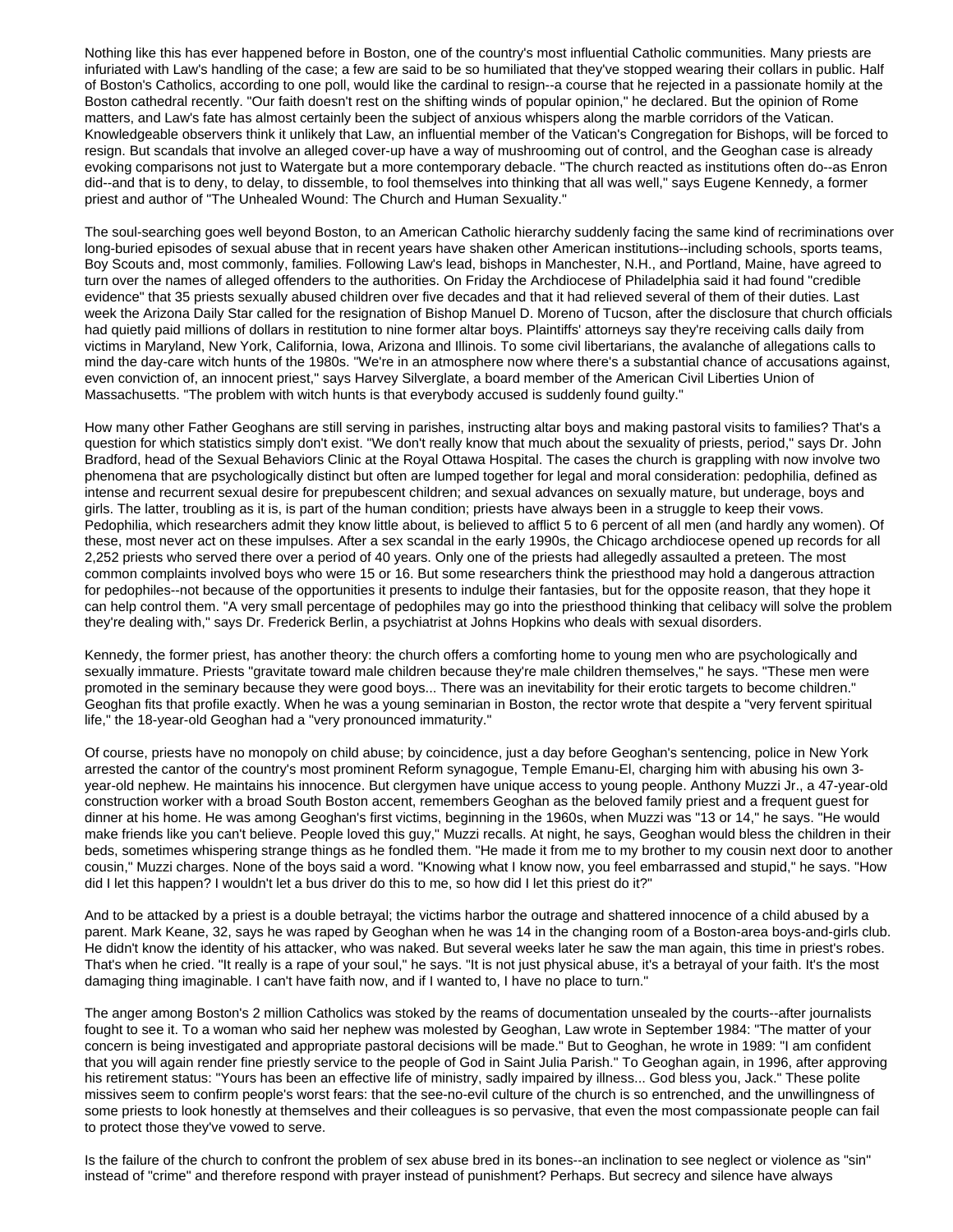characterized the Catholic Church, and in many of these cases the church does all it can to prevent the charges from coming to light- -sometimes to the point of writing threatening letters to outspoken priests, or advocating that incriminating documents be shipped out of U.S. jurisdiction. The vast majority of these cases are settled outside court, and most settlements come with gag orders. In court cases, the church often moves to seal all the files--even though in cases against secular child molesters, usually only the victim's name and identity are concealed. A spokesman for the Archdiocese of Boston says victims' families often preferred discretion because "they were loyal Catholics, and because they loved the church." But Jason Berry, author of "Lead Us Not Into Temptation," and an authority on priests and sexual abuse, has another theory, rooted in the bureaucratic self-interest of the hierarchy. "By Vatican lights," he says, "the worst thing a bishop can do is become publicly associated with a scandal."

Cardinal Bernard Law arrived in Boston in 1984, an ambitious bishop fresh from a post in Washington. Geoghan had already been allegedly molesting children in the diocese for years. Court documents show that Cardinal Humberto Madeiros, Law's predecessor, ordered counseling for Geoghan in 1980, but shortly afterward named him associate pastor of St. Brendan's, in Dorchester, where he allegedly continued preying on young men. In 1984, the story of Father Gilbert Gauthe, a child-abusing priest in Louisiana, exploded into the national press. The same year Cardinal Law moved Geoghan from St. Brendan's to St. Julia's.

Two years later, in response to the Gauthe debacle, the National Conference of Catholic Bishops, a loosely organized group that recommends policy for the American church, held a conference on the sex abuse of minors. Father Thomas Doyle, then a canon lawyer in Washington, had been investigating the problem. What he concluded was staggering: at the present rate, he estimated, child-sexual-abuse settlements would cost the church \$1 billion over the following 10 years. The Linkup, a Chicago-based organization for victims of clerical sexual abuse, claims the church has, in fact, paid out at least \$800 million since the 1980s--a figure hotly disputed by Mark Chopko, general counsel for the U.S. Conference of Catholic Bishops, who puts the real number at "somewhere closer to \$250 [million] to \$300 million... it's still a whole lot of money," he adds. "We advised, urged, banged our heads against the wall," recalls Doyle, now an Air Force chaplain based in Germany. "We advised that the public be dealt with honestly and openly. The bishops conference rejected the whole report and everything that was in it." Months later Patrick McSorley went for ice cream with Father Geoghan.

In 1993, another molesting priest made national headlines--this time a lot closer to home. Father James Porter was convicted of sexually abusing 28 children in the Diocese of Fall River, just 50 miles from Boston, and was sentenced to 18 to 20 years in prison. This time Law jumped into action. He put together a panel of experts to establish a formal policy, and invited all the parish priests for their input. He published the policy, which was basically procedural guidelines, and gave a copy to each priest. Allegations were still handled in- house; nowhere did the policy advise turning abusers over to civil authorities. The local press's obsession with the Porter case sent the cardinal around the bend, and he went after the Globe with a holy wrath. "By all means, we call down God's power on the media, particularly the Globe," he said.

By 1995, a treatment center had advised that Geoghan "should have no interpersonal contact with male minors that is unsupervised." For the next several years, barred from parish work, he moved among rehabilitation centers and retirement homes as the charges mounted against him. And he kept racking up victims, charges Mitchell Garabedian, who represents 118 people suing Geoghan, including McSorley. Finally, around the time the diocese paid \$10 million to Geoghan's accusers, Law took extraordinary action. He flew to Rome and asked that the priest be relieved of his collar. Defrocking is usually a long judicial process, with room for appeal, but Law made sure in this case it was irrevocable. He told the press in the summer of 1998 that "as long as I am archbishop, I will be haunted by those persons who have been victimized."

Early last year, as criminal cases against Geoghan moved through the courts, reporters in Boston began sniffing around the story in earnest, publishing reports that the cardinal knew of Geoghan's behavior. In the diocesan newspaper last summer, the cardinal denied it: "Never was there an effort on my part to shift a problem from one place to the next," he wrote. In the fall the Globe filed a motion to unseal the documents in the case and the archdiocese appealed. The Globe prevailed, and the apologizing began.

Law's own culpability lies in what "knew" means. He has said publicly that although he was aware of Geoghan's behavior, he genuinely believed in those days that such a priest could be helped with therapy and rehabilitation. His belief was reinforced by the doctors assigned to examine Geoghan--although they were not experts in the field, critics say. The cardinal's allies support this view. "He made his decision in a place and at a time when he thought it was the very best thing to do," says Father Patrick Farrell, pastor at St. Peter's Cathedral in Jackson, Miss., and one of the cardinal's oldest friends. "I could never imagine that man doing anything other than have the deepest interest of the child at heart." Donna Morrissey, spokesperson for the Boston archdiocese, agrees, characterizing the cardinal as "generous" and "kind."

Disaffected Catholics usually are reluctant to air their grievances in public, but this case is different because parishioners can vote their unhappiness with their pocketbooks. Law's advisers say pending claims may run to more than \$30 million, but plaintiffs' lawyers put the number much higher. The archdiocese made the extraordinary announcement that payments to sex-abuse victims would not come out of the collection plate or previously existing diocesan fund-raising drives. So where will they come from? The church says it has insurance, but sources say coverage has been spotty over the past several decades and the archdiocese is in litigation with one of its former insurers and is in disputes with several others. Former Clinton appointee Mary Jo Bane, a longtime member of St. William's Parish in Dorchester, is circulating a petition urging local Catholics to withhold contributions to the archdiocese until the church gives a full accounting of its financial plan. So far 175 people have signed. Concerned that his contributions to archdiocesan funds might end up in plaintiffs' attorneys' pockets, one prominent local businessman said he had decided to direct all his current and projected donations, about \$20,000 in 2002, to his local parish.

Still, Law has hardly run out of resources. On Valentine's Day, he held a meeting of his finance committee, a blue-chip group that includes famed money manager Peter Lynch. He asked for their help raising money to pay for the litigation--and went over a list of assets that could be liquidated or mortgaged, including a choice multiacre plot behind the cardinal's fortresslike residence in Brighton. "He's not going to walk away from this problem," says Robert Popeo, the high-powered Boston litigator who was called in as a pro bono consultant to the archdiocese, and may represent Law in cases where he's named as a defendant. "He regards this as his